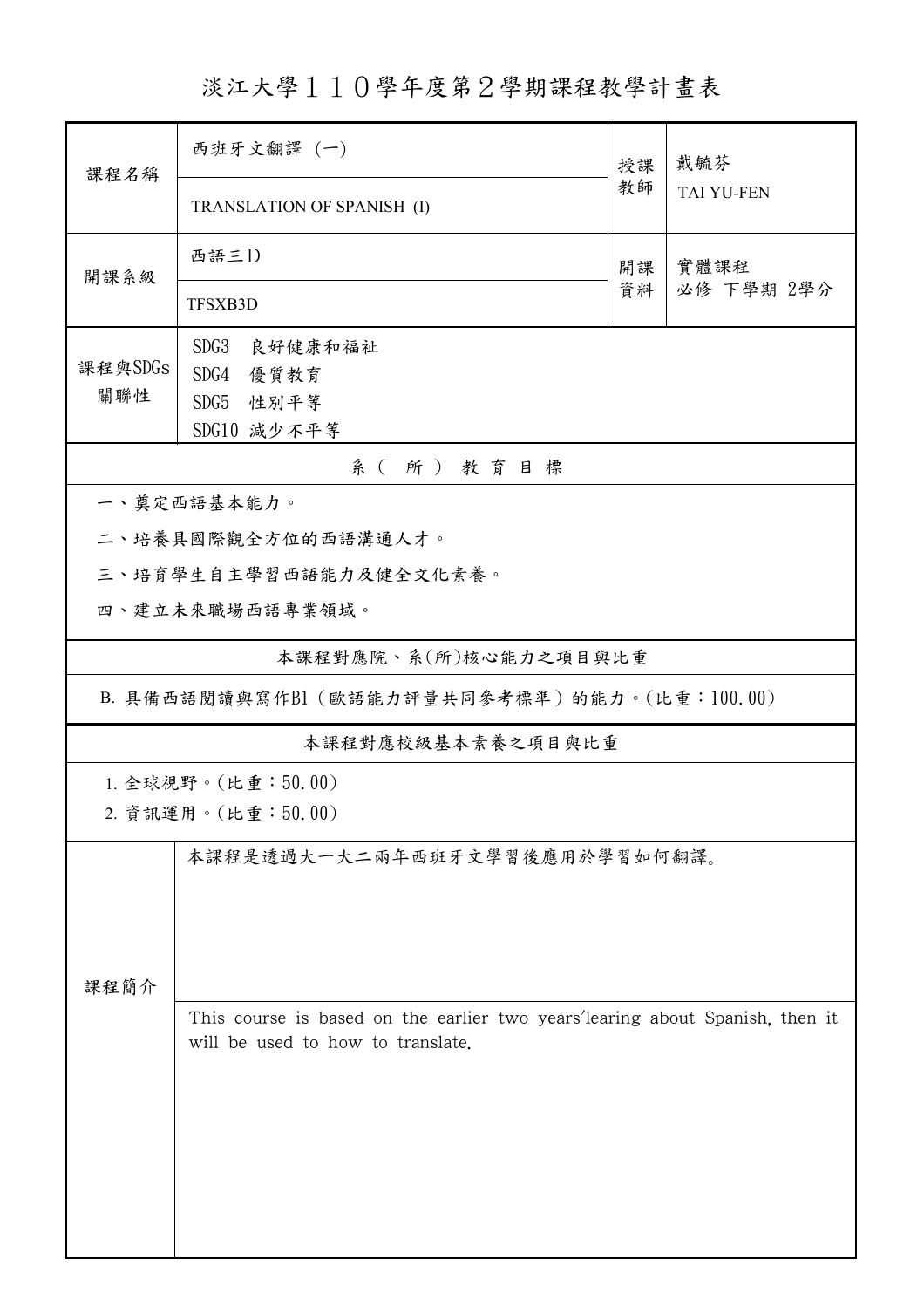## 本課程教學目標與認知、情意、技能目標之對應

將課程教學目標分別對應「認知(Cognitive)」、「情意(Affective)」與「技能(Psychomotor)」 的各目標類型。

一、認知(Cognitive):著重在該科目的事實、概念、程序、後設認知等各類知識之學習。

二、情意(Affective):著重在該科目的興趣、倫理、態度、信念、價值觀等之學習。

三、技能(Psychomotor):著重在該科目的肢體動作或技術操作之學習。

| 序<br>號         | 教學目標(中文)                                        |                                           |    | 教學目標(英文)                                                                                                                                                                                                                        |                                                 |  |  |  |
|----------------|-------------------------------------------------|-------------------------------------------|----|---------------------------------------------------------------------------------------------------------------------------------------------------------------------------------------------------------------------------------|-------------------------------------------------|--|--|--|
| $\mathbf{1}$   | 課程目標是透過不同文類之文章去<br>揣摩不同文類之翻譯技巧或策<br>西文DELE應考能力。 |                                           |    | The objective is to study the different texts and<br>learn some basic translation's sills to face the<br>略,同時藉由不同文類字彙,增加  different texts. At the same time, the texts will help<br>to improve students' Spanish for DELE test. |                                                 |  |  |  |
|                | 教學目標之目標類型、核心能力、基本素養教學方法與評量方式                    |                                           |    |                                                                                                                                                                                                                                 |                                                 |  |  |  |
| 序號             | 目標類型                                            | 院、系 $(\text{m})$<br>核心能力   基本素養           | 校級 | 教學方法                                                                                                                                                                                                                            | 評量方式                                            |  |  |  |
| $\mathbf{1}$   | 認知                                              | <sub>B</sub>                              | 12 | 講述、討論、實作                                                                                                                                                                                                                        | 測驗、作業、討論(含<br>課堂、線上)、實<br>作、報告(含口頭、書<br>面)、活動參與 |  |  |  |
|                |                                                 |                                           |    | 授課進度表                                                                                                                                                                                                                           |                                                 |  |  |  |
| 週次             | 日期起訖                                            | 內 容 (Subject/Topics)                      |    |                                                                                                                                                                                                                                 | 備註                                              |  |  |  |
| 1              | $111/02/21$ ~<br>111/02/25                      | teoría                                    |    |                                                                                                                                                                                                                                 |                                                 |  |  |  |
| $\overline{2}$ | $111/02/28$ ~<br>111/03/04                      | teoría // texto1                          |    |                                                                                                                                                                                                                                 |                                                 |  |  |  |
| 3              | $111/03/07$ ~<br>111/03/11                      | teoría//texto1                            |    |                                                                                                                                                                                                                                 |                                                 |  |  |  |
| 4              | $111/03/14$ ~<br>111/03/18                      | texto 2                                   |    |                                                                                                                                                                                                                                 |                                                 |  |  |  |
| 5              | $111/03/21$ ~<br>111/03/25                      | texto 2                                   |    |                                                                                                                                                                                                                                 |                                                 |  |  |  |
| 6              | $111/03/28$ ~<br>111/04/01                      | texto 3                                   |    |                                                                                                                                                                                                                                 |                                                 |  |  |  |
| 7              | $111/04/04$ ~<br>111/04/08                      | 教學觀摩周                                     |    |                                                                                                                                                                                                                                 |                                                 |  |  |  |
| 8              | $111/04/11$ ~<br>111/04/15                      | texto 3                                   |    |                                                                                                                                                                                                                                 |                                                 |  |  |  |
| 9              | $111/04/18$ ~<br>111/04/22                      | texto 4                                   |    |                                                                                                                                                                                                                                 |                                                 |  |  |  |
| 10             | $111/04/25$ ~<br>111/04/29                      | 期中考試週                                     |    |                                                                                                                                                                                                                                 |                                                 |  |  |  |
| 11             | $111/05/02$ ~<br>111/05/06                      | reflexiones del examen<br>texto 5<br>$\&$ |    |                                                                                                                                                                                                                                 |                                                 |  |  |  |
| 12             | $111/05/09$ ~<br>111/05/13                      | texto 5                                   |    |                                                                                                                                                                                                                                 |                                                 |  |  |  |
|                |                                                 |                                           |    |                                                                                                                                                                                                                                 |                                                 |  |  |  |